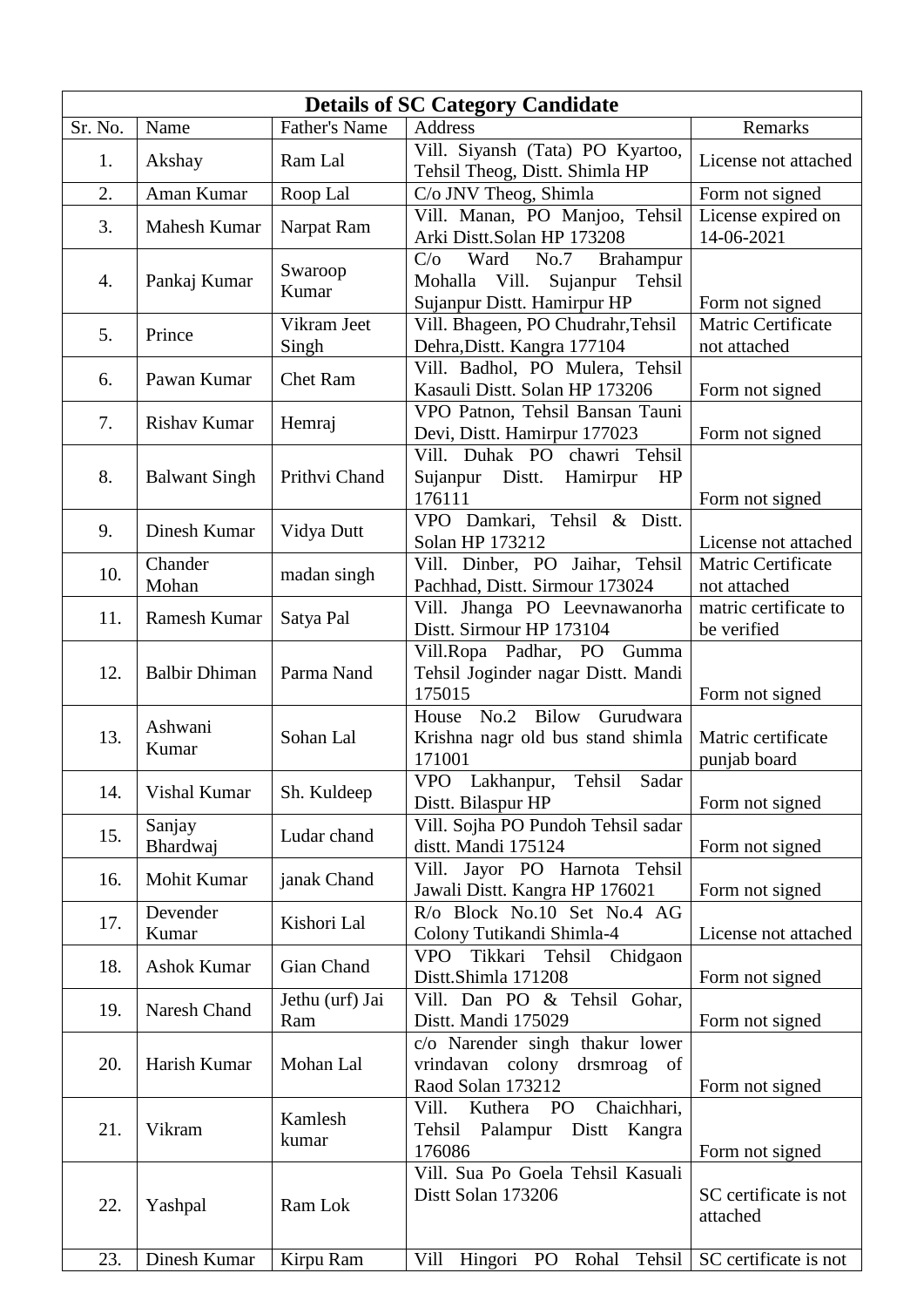|     |                |                  | Chirgon Distt Shimla hp 171208          | attached            |
|-----|----------------|------------------|-----------------------------------------|---------------------|
| 24. | Prakash        | Lt. Sainu Ram    | Vill Raika Po Dochi Tehsil Jubbal       |                     |
|     |                |                  | Distt Shimla 171205                     | Form not signed     |
| 25. | Naresh Kumar   | Beli Ram         | Vill Tallar Po Haripur Tehsil&Distt     |                     |
|     |                |                  | Solan 173206                            | Form not signed     |
|     | Ashwani        |                  | Vill. Baher Block No 7 PO<br>$\&$       |                     |
| 26. | Kumar          | Lt. Sukh Ram     | Tehsil<br>Sarkaghat Distt.<br>Mandi     |                     |
|     |                |                  | 175024                                  | Form not signed     |
| 27. | Dalip Singh    | Daulat Ram       | Vill. Chalauti PO Pansarsa Sub          | Driving license not |
|     |                |                  | Tehsil Aut Distt. Mandi 175121          | attached            |
| 28. | Shubham        | Prem Kumar       | Vill. Bhareoh PO Junga, Tehsil          |                     |
|     |                |                  | Junga Distt. Shimla HP 171218           | Form not signed     |
|     |                |                  | Surajpur bari<br>Tangri PO<br>Vill.     |                     |
| 29. | Raj Kumar      | Shakti chand     | Tehsil<br>Sarkaghat<br>Distt.<br>Mandi  |                     |
|     |                |                  | 175024                                  | Form not signed     |
| 30. | Bhupender      | Devi Chand       | Q.No. 2 Catholic Club Near Kali         | Driving license not |
|     | Kumar Bhatia   | <b>Bhatia</b>    | Bari Temple Shimla 171001               | attached            |
| 31. | Parveen        | Satpal           | VPO Dhaulakuan Tehsil Paonta            | Driving license not |
|     | Dhiman         |                  | Sahib Distt Sirmour                     | attached            |
| 32. | <b>Nishant</b> | Rajender         | Vill Kokhari PO Manjyat Tehsil          |                     |
|     |                |                  | Arki Distt Solan 173208                 | Form not signed     |
| 33. | Mohinder       | Gurdass Ram      | Mandi<br>H.No. 217/1, Khaliyar          | Driving license not |
|     | Kumar          |                  | 175001                                  | attached            |
| 34. | Hanish Kumar   | Kundan Lal       | Tadhar PO Hohar<br>Tehsil<br>vill       | Driving license not |
|     |                |                  | Chachiot distt Mandi 175029             | attached            |
| 35. | Dheeraj Kumar  | Kundan Lal       | Tadhar<br>vill<br>PO<br>Hohar<br>Tehsil | Driving license not |
|     |                |                  | Chachiot distt Mandi 175029             | attached            |
| 36. | Sunny          | Lt. Mast Ram     | R/o Near Slaughter House Below          |                     |
|     |                |                  | Bust Stand Krishna nagar Shimla-1       | Form not signed     |
| 37. | Ashish Kumar   | Jagdish Chand    | VPO Hanoh Tehsil Bharari Distt.         |                     |
|     |                |                  | Hamirpur 177024                         | Form not signed     |
| 38. | Kushal Kumar   | Partap Singh     | Vill. Karyal PO Cholthara Tehsil        |                     |
|     |                |                  | Sarkaghat Distt. Mandi 175037           | Form not signed     |
|     |                |                  | R/o Shri Ramu Ram Prem Niwas,           |                     |
| 39. | Kamal Kumar    | Ramu ram         | Near<br>Dargah,<br>Krishna<br>Nagar     | Matric Certificate  |
|     |                |                  | Shimla Urban 171001                     | not attached        |
|     |                |                  | Janjhail PO Ropri Tehsil<br>Vill.       | Form not sign $&SC$ |
| 40. | Baldev Raj     | <b>Bal Chand</b> | Sarkaghat Distt. Mandi                  | Certificate not     |
|     |                |                  |                                         | attached            |
| 41. | Jai Kumar      | Sohan Lal        | VPO Sunni Thsil Sunni Distt             | Driving license not |
|     | Chauhan        |                  | shimla 171301                           | attached            |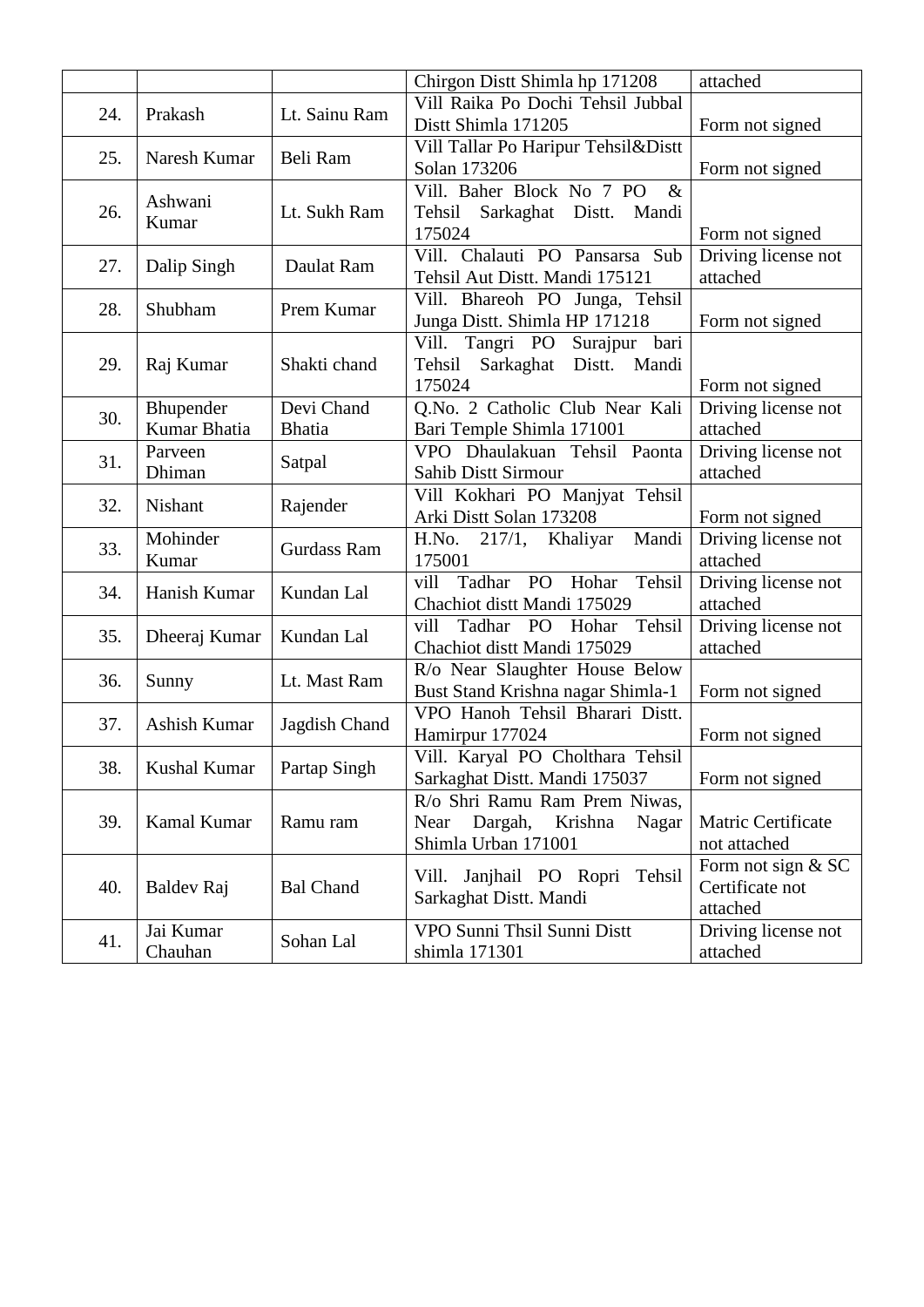| <b>Details of General Category Candidate</b> |                     |                               |                                                                                     |                                                         |  |
|----------------------------------------------|---------------------|-------------------------------|-------------------------------------------------------------------------------------|---------------------------------------------------------|--|
| Sr.<br>No.                                   | Name                | <b>Father's Name</b>          | Address                                                                             | Remarks                                                 |  |
| 1.                                           | Vinod Kumar         | Sh. Mohan Lal<br>Sharma       | Vill.Moolkoti PO Mashobra<br>The<br>shimla Rural Distt. Shimla                      | Form not Signed                                         |  |
| 2.                                           | Rajnesh Kumar       | Chandu Ram                    | Vill Buthmana PO Jabri Distt. &<br>Tehsil Shimla-171103                             | Form not Signed                                         |  |
| 3.                                           | Sanjeev Kumar       | Sh. Bhag Chand                | VPO Dharmour Tehsil karsog Distt<br>mandi 175010                                    | Form not Signed                                         |  |
| 4.                                           | Meenakshi Negi      | <b>Ravinder Singh</b><br>Negi | Inder Prasih Cottage Vill. DochiPo<br>Beolia Panthaghati shimla-9                   | Form not Signed                                         |  |
| 5.                                           | Shubham<br>Kumar    | Dharo Ram                     | Vill Kholupkher Po&The Dalhousie<br>Chamba 176304                                   | Form not Signed                                         |  |
| 6.                                           | Roshan Lal          | <b>Mangat Ram</b>             | Vill Baherak Po Kotli Tehsil Kotli<br>mandi 175003                                  | Form not Signed                                         |  |
| 7.                                           | Manish Thakur       | Ratan chand                   | vill Chauki kankar Po Didwin Tikkar<br>Tehsil&Distt Hamirpur 177401                 | Form not Signed                                         |  |
| 8.                                           | Rajender Thakur     | Jeet Singh<br>Thakur          | Shurala<br>Vill.<br>P <sub>O</sub><br>Kamlanagar<br>Tehsil&Distt Shimla-6           | Form not Signed                                         |  |
| 9.                                           | Surender Kumar      | <b>Kartar Singh</b>           | Vill Mungri PO Shsush Tehsil Distt<br>Kullu 172025                                  | Form not Signed                                         |  |
| 10.                                          | Mahender<br>Kumar   | Ramprasad                     | Vill Chaywani PO Bhattan Tehsil<br>Dadhlag Tehsil kasuali Distt solan<br>173218     | Form not Signed                                         |  |
| 11.                                          | Manoj Kumar         | Jagdish Kumar                 | Vill. Karyah, PO Shalaghat, Tehsil<br>Arki, Distt. Solan HP 173208                  | Form not Signed                                         |  |
| 12.                                          | Rohit Kumar         | Nika Ram                      | <b>VPO</b><br>Tehsil<br>Hangloh,<br>Palmpur,<br>Distt.Kangra HP 176059              | Form not Signed                                         |  |
| 13.                                          | Ashish Mehta        | <b>Ramesh Chand</b>           | Dassi Niwas Kasumpti, Near Laxmi<br>Narayan Mandir Kasumpti Shima-9                 | Form not Signed                                         |  |
| 14.                                          | Kuldeep Kumar       | <b>Uttam Chand</b>            | Vill. Bhaka, PO & Tehsil Neri, Distt.<br>Mandi HP 175038                            | Form not Signed                                         |  |
| 15.                                          | Munish katoch       | Lahal Singh                   | Vill. Sanour PO Indora Tehsil Indora<br>Distt. Kangra HP                            | Form not Signed                                         |  |
| 16.                                          | Sanjay Kumar        | Brij Lal Verma                | Vill. Purana Bazar PO & Tehsil<br>Karsog Distt. Mandi 175011                        | Form not Signed                                         |  |
| 17.                                          | Rajneesh<br>Chandel | <b>Ramesh Chandel</b>         | Vill. Baddu, PO Bari Majherwan<br>Tehsil Ghumarwin Distt. Bilaspur<br>HP 174021     | Form not Signed                                         |  |
| 18.                                          | <b>Ritesh Kumar</b> | <b>Neela Dass</b>             | R/o Verma Niwas, Near Primary<br>School Lower Cemetry<br>Sanjauli<br>171006         | Not applied on the<br>prescribed<br>application in form |  |
| 19.                                          | Satish Singh        | <b>Shamsher Singh</b>         | Tehsil<br>Vill. Ther, PO Gurchal,<br>Nurpur Distt. Kangra 176202                    | Form not Signed                                         |  |
| 20.                                          | Rajesh Kumar        | Hem Raj                       | Vill. Deoth, PO Tal, Tehsi l& Distt<br>Hamirpur 177401                              | Form not Signed                                         |  |
| 21.                                          | Manoj Kumar         | lalit Kumar                   | Vill.<br>Devdhar<br>(Maswadi)<br>PO<br>Talyahar Tehsil sadar distt. Mandi<br>175001 | Form not Signed                                         |  |
| 22.                                          | Atul Kumar          | <b>Balak Ram</b>              | Vill. Sukoial, PO Bhiambi, Tehsil<br>bangana, distt. Una 177038                     | Form not Signed                                         |  |
| 23.                                          | Pradeep             | Sant Ram                      | r/o kishor bhawan sanjauli, Hari har<br>furniture sanjauli 171006                   | Form not Signed                                         |  |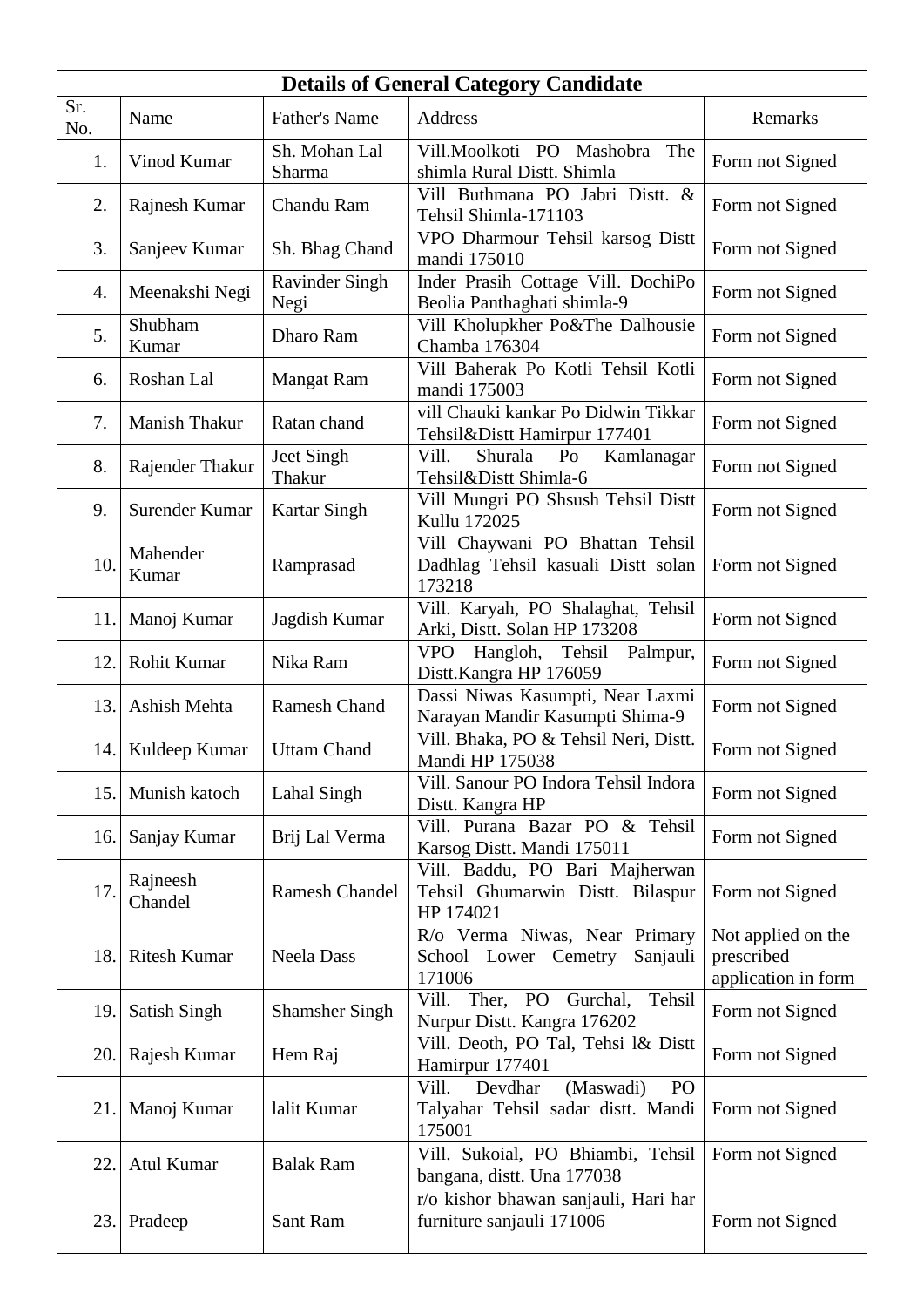| 24. | Vinod Kumar         | Prem lal            | Vill. Painchri, PO Kalihatti, Tehsil &<br>Distt. Shimla 171014                                                   | Form not Signed                 |
|-----|---------------------|---------------------|------------------------------------------------------------------------------------------------------------------|---------------------------------|
| 25. | Roshan Lal          | Bhim singh          | Servant QTR Basement Craineg<br>Bhawan Type 5 CPWd QTR<br>NRRAHAT HOTEL<br><b>CHHOTA</b><br><b>SHIMLA 171002</b> | Form not Signed                 |
| 26. | <b>Ritesh Kumar</b> | Nila das            | R/o Anil Medical store shop no. 18<br>near tara hall school uper kaithu<br>shimla                                | Documents not<br>attached       |
| 27. | Shyam Lal           | Hem Singh           | Vill Kumharda Po Pehad Tehsil<br>Dharmpur Distt Mandi 175040                                                     | Driving Licence<br>not attached |
| 28. | Ankush Kumar        | <b>Rasham Singh</b> | Vill. Jangla PO Gehrwin, Tehsil<br>Jhandutta Distt. Bilaspur HP                                                  | Driving Licence<br>not attached |
| 29. | Rajinder Kumar      | <b>Tirath Ram</b>   | VPO RehanTehsil Fatehpur Distt.<br>Kangra HP 176022                                                              | Document not<br>attached        |

| <b>Details of EWS Category candidates</b> |                 |                  |                                                                     |                                                   |  |  |
|-------------------------------------------|-----------------|------------------|---------------------------------------------------------------------|---------------------------------------------------|--|--|
| Sr.<br>No.                                | Name            | Father's<br>name | Address                                                             | Remarks                                           |  |  |
| 1.                                        | Pankaj          | Bija Ram         | Vill Thimber Po Rampur Subtehsil<br>Krishangargh distt solan 173236 | Form not signed & EWS<br>certificate not attached |  |  |
|                                           | Neeraj<br>Kumar | Karam<br>Singh   | Vill RamehraPoBhamblaTehsil Baldwara<br>Distt 175004                | SC category & certificate<br>not attached         |  |  |
| 2.                                        |                 |                  |                                                                     |                                                   |  |  |
|                                           | Chandan         | Mohan            | Vill. Ropa PO Showad Tehsil Anni Distt                              | Driving licence not                               |  |  |
|                                           | Kumar           | Lal              | Kullu 172026                                                        | attached                                          |  |  |
| 3.                                        |                 | Sharma           |                                                                     |                                                   |  |  |
|                                           | Chaman Lal      | Lal Man          | VPO Mandal Tehsil Balh Distt. Mandi<br>175021                       | Not applied on prescribed<br>application form     |  |  |
| 4.                                        |                 |                  |                                                                     |                                                   |  |  |

| <b>Details of OBC Category Candidate</b> |                       |                        |                                                                           |                                        |
|------------------------------------------|-----------------------|------------------------|---------------------------------------------------------------------------|----------------------------------------|
| Sr.<br>No.                               | Name                  | <b>Father's Name</b>   | Address                                                                   | Remarks                                |
| 1.                                       | Manoj Kumar<br>Sharma | Suresh Kumar<br>Sharma | Vill. Kasba Kohasan, PO Bara,<br>Tehsil Dehra Distt. Kangra HP<br>177104  | Form not Signed                        |
| 2.                                       | Manish Kumar          | Girdhari Lal           | Vill 45 Mile PO Ladwara Tehsil<br>Shahpur<br>Distt Kangra<br>Hp<br>176208 | Form not Signed                        |
| 3.                                       | Kulwinder Singh       | <b>Autar Singh</b>     | Vill Haroli Tehsil Haroli Distt<br>Una                                    | OBC Certificate not<br>valid           |
| 4.                                       | Rajender Kumar        | Damodar Dass           | VPO Gumma Tehsil And distt<br>Shimla 171018                               | <b>OBC</b> Certificate not<br>valid    |
| 5.                                       | Hitesh kumar          | Deve Chand             | Vill Simlta PO Kunihar Tehsil<br>Arki Distt Solan 173221                  | Form not Signed                        |
| 6.                                       | <b>Yugal Kishore</b>  | Prahlad                | AlwahPo Barog Tehsil<br>Vill<br>Theog Distt Shimla 171201                 | OBC certificate not<br>attached        |
| 7.                                       | Manik Rai             | Pradeep Rai            | R/o Kulwant Niwas PO Dhalli<br>Tehsil & Distt. Shimla -12                 | <b>OBC</b> Certificate not<br>attached |